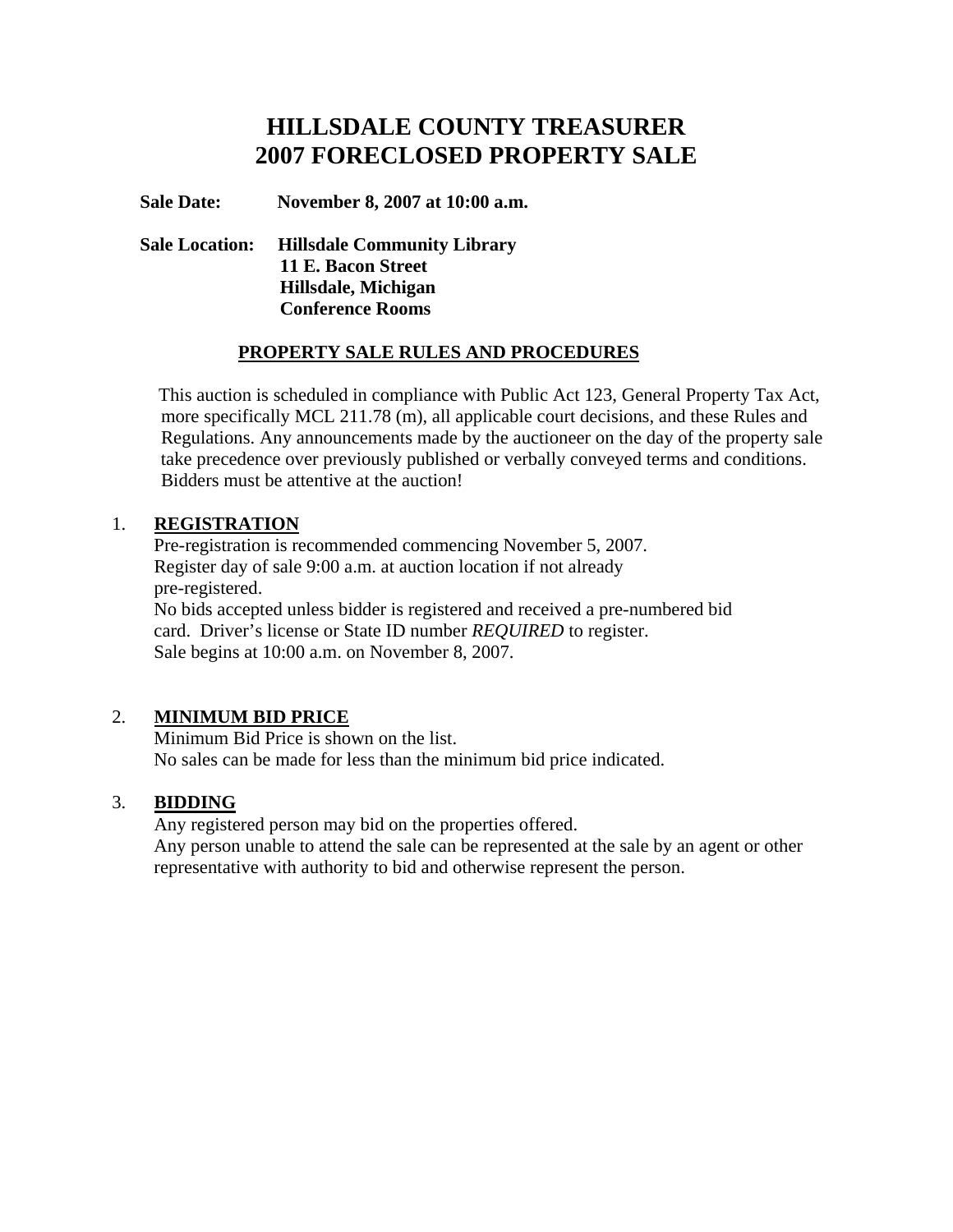Registered bidder is legally and financially responsible for all parcels bid upon whether representing yourself or acting as an agent.

 Each sale unit will be offered in the order appearing on the list. Each sale unit may be offered separately or in combination with an adjoining parcel and will be sold in whichever manner brings the highest total price.

 Each sale will be awarded to the individual bidding the highest amount, equal to or greater than the minimum bid.

*An oral bid accepted at public action is a legal and binding contract to purchase a parcel.* 

*No sealed bids will be accepted and the Hillsdale County Treasurer reserves the right to reject any or all bids. BIDS WILL BE ACCEPTED IN INCREMENTS OF \$25.00 OR MORE STARTING WITH THE INDICATED MINIMUM BID. ONCE THE BID IS \$5,000.00 OR MORE, ALL BIDS MUST BE IN INCREMENTS OF \$100.00 OR MORE. Bids must be in whole dollar amounts.*

# 4. **TERMS OF SALE**

Properties are sold on an as-is basis.

 A down payment of 20% is required on all parcels that are not paid in full on the day of the sale.

Full purchase price must be paid by 5:00 p.m. on November 9, 2007.

Bidder is responsible to already have acceptable funds available for payment.

 Only Cash or Cashier's Checks or a Wire Payment to our bank are accepted as payment. **NO** personal checks, business checks, money orders or charge cards will be accepted.

On any parcel or combination of parcels where the total selling price is \$20,000.00 or more, we will give the bidder an additional ten (10) days to pay the 80% due on the balance of the purchase. We will require a letter of credit from your bank or brokerage firm to confirm you qualify for this extension of time to pay the balance of your purchase. The letter of credit must be presented when you make the 20% down payment on the day of the auction. Bidders who qualify for the 10 day extension and fail to pay in full by November 18, 2007 will forfeit their down payment, all rights to the property bid upon and will be banned from bidding at all future Hillsdale County land auctions.

 All pre-issued cashier's checks should be made payable to the bidder, and may be signed over to the Hillsdale County Treasurer for successful purchases. The Hillsdale County Treasurer will issue checks back to buyers who owe less than the amount of the pre-prepared cashier's checks. Cashier's checks retrieved for the exact amount during the auction should be made payable to the Hillsdale County Treasurer. All monies paid and all properties bid upon will be forfeited if the purchaser fails to consummate any part of any purchase by 5:00 p.m. November 9, 2007. Bidders who fail to consummate a purchase by 5:00 p.m. November 9, 2007 will be banned from bidding at all future Hillsdale County land auctions.

## **THE COUNTY TREASURER RESERVES THE RIGHT TO CANCEL THE SALE, AT ANY TIME.**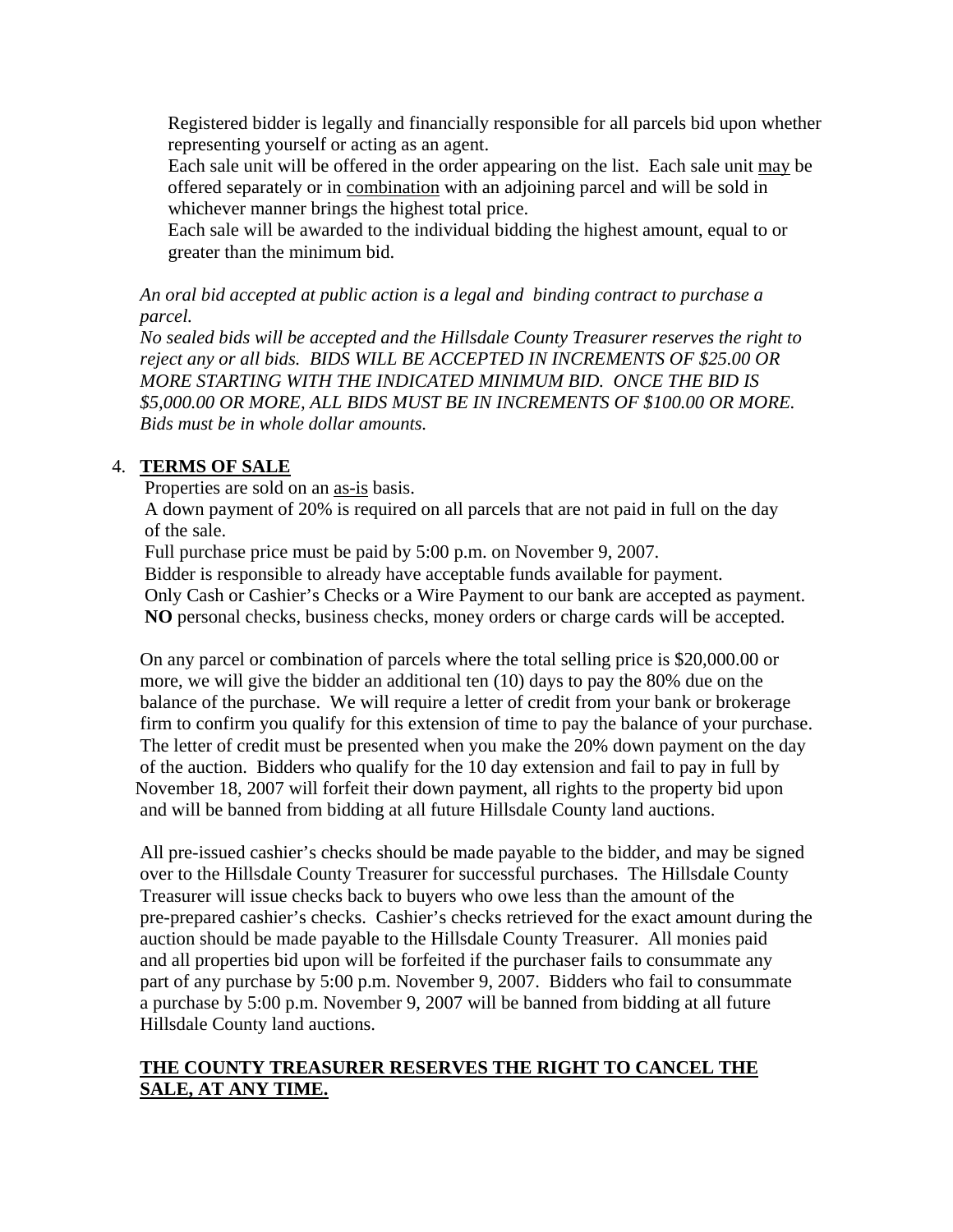*Any announcements made by the auctioneer on the day of the sale take precedence over previously published or verbally conveyed terms and conditions. Bidders must be attentive at the auction!* 

#### 5. **PROPERTIES OFFERED**

 The properties were foreclosed for delinquent real property taxes and are offered for sale as required by state law and order of the Circuit Court for the  $1<sup>st</sup>$  Circuit.

Under state law:

- \* Redemption rights to the properties have expired.
- \* All prior recorded and unrecorded interest in the properties were extinguished by court order, except visible or recorded easements or rights-of-way, private deed restrictions, or certain other restrictions or governmental interest in the properties imposed by the State of Michigan.
- \* All liens against the properties under Michigan law, except for future installments of special assessments and certain liens recorded by the State of Michigan were cancelled.
- \* Subject to these exceptions, fee simple title to the properties has vested in the Hillsdale County Treasurer.

The properties are offered for sale <u>as-is</u>. The Hillsdale County Treasurer makes no representations or claims regarding the property, including, but not limited to, fitness for purpose, ingress/egress conditions, covenants, or restrictions.

The properties remain subject to any applicable state, county or local zoning or building codes or ordinances.

The Hillsdale County Treasurer does not guarantee the usability or access to any of the properties. It is the responsibility of prospective purchasers to do their own research as to the use of the properties for their intended purpose and to make a personal inspection of the property to determine if it will be suitable for the purpose for which it is being purchased. Occupied structures may not be entered without the occupant's permission. Secured vacant structures may not be entered.

The properties may be subject to flooding. Any new construction or reconstruction should be elevated above the 100-year flood plain. Also, any filling, dredging or other permanent construction below the ordinary high-water mark of the water body involved, or earth change may be subject to restrictions under state law. The properties may also be subject to wetlands protection under Part 303 the Natural Resources and Environmental Protection Act, 1994 PA 451, as amended.

# 6. **PURCHASE CERTIFICATES**

 Successful bidders will be issued a receipt for their purchases, upon payment. Purchasers will be entitled to deeds for the property descriptions identified by the assigned sale unit numbers noted on the purchase certificates.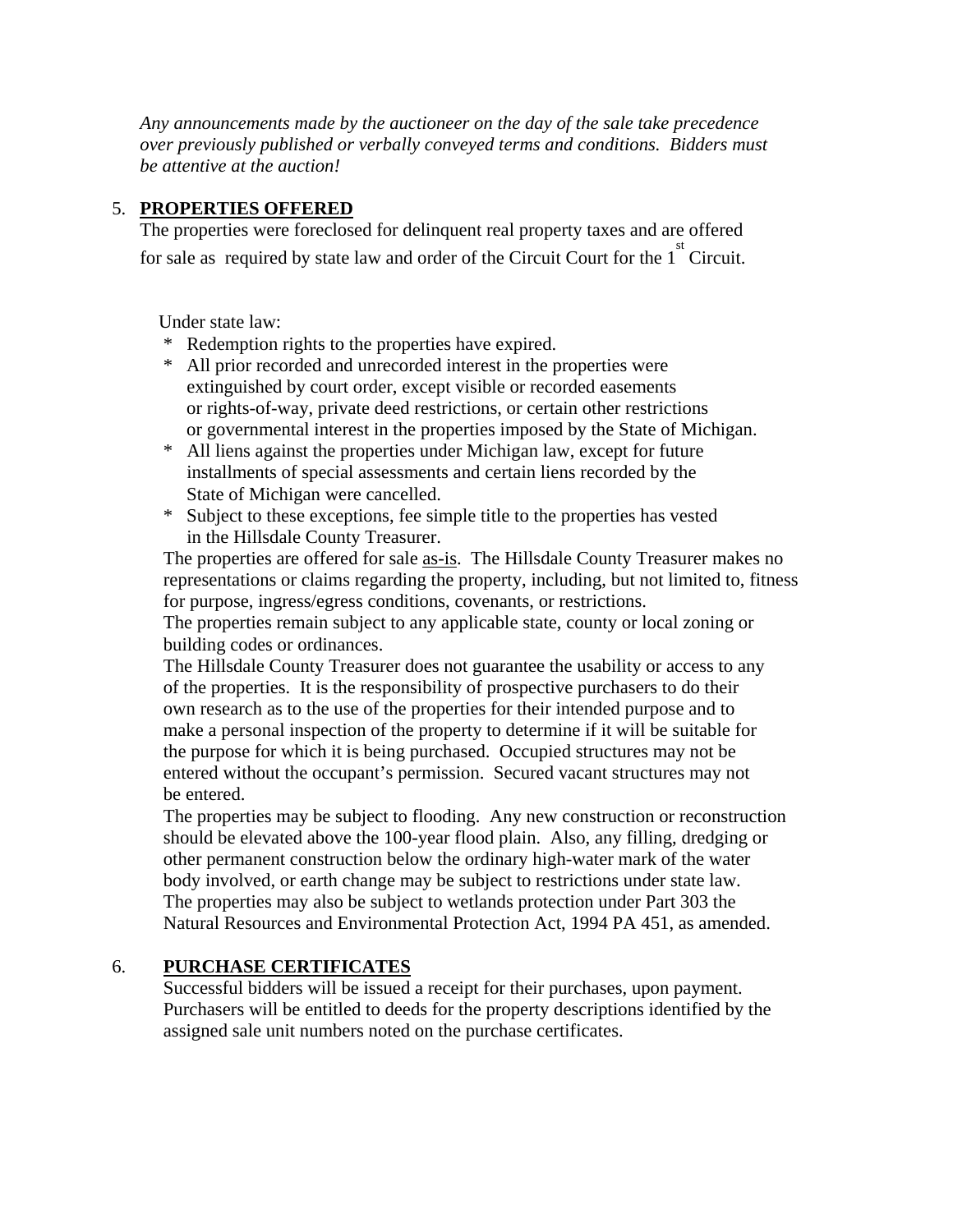# 7. **TITLE BEING CONVEYED**

#### **Quit claim deeds will be issued conveying only such title vested in the County Treasurer through tax foreclosure under state law.**

Title insurance companies may or may not issue title insurance on properties purchased at this sale.

 County Treasurer makes no representation as to the availability of title insurance. UNAVAILABILITY OF TITLE INSURANCE IS NOT GROUNDS FOR RECONVEYANCE TO THE COUNTY TREASURER.

 After purchase, a purchaser may incur legal costs for a quiet title action to satisfy the requirements of title insurance companies in order to obtain title insurance.

#### 8. **DEFERRED ASSESSMENTS AND DISCLOSURES**

Deferred assessments that are reported to the County Treasurer when it acquires title to tax-reverted parcels are included in the minimum bids.

 Purchasers may be responsible for deferred assessments that were not reported to the County Treasurer.

## 9. **POSSESSION OF PROPERTY**

 No purchaser should take physical possession of any property bid upon at this sale until a deed has been executed and delivered to the purchaser. Steps should be taken to protect your equity in property purchased by securing vacant structures against entry and obtaining (homeowners) insurance for occupied property.

 Buyers are responsible for contacting local units of government to prevent possible demolition of structures situated on parcels.

Buyers are responsible for eviction of anyone currently occupying the property.

#### 10. **CONDITIONS**

 Purchaser accepts the premises in its present **as-is** condition, and releases the Hillsdale County Treasurer from all liability whatsoever arising from any condition of the premises, whether now known or subsequently discovered. Including but not limited to all claims based on environmental contamination of the premises.

 **A person who acquires property that is contaminated (a facility pursuant to Section 20101 (1) (I) of the Natural Resources and Environmental Protection Act (NREPA), 1994, P.A. 451, as amended) as a result of release(s) of a hazardous substances(s) may become liable for all costs of cleaning up the property and any other properties impacted by the release(s). Liability may be imposed upon the person acquiring the property even in the absence of any personal responsibility for, or knowledge of, the release. Protection from such liability may be obtained by conducting a Baseline Environmental Assessment (BEA) as provided for under Section 20126(1) @ of NREPA. However, the BEA must be conducted prior to or within 45 days of the earliest date of purchase or occupancy of the property.**